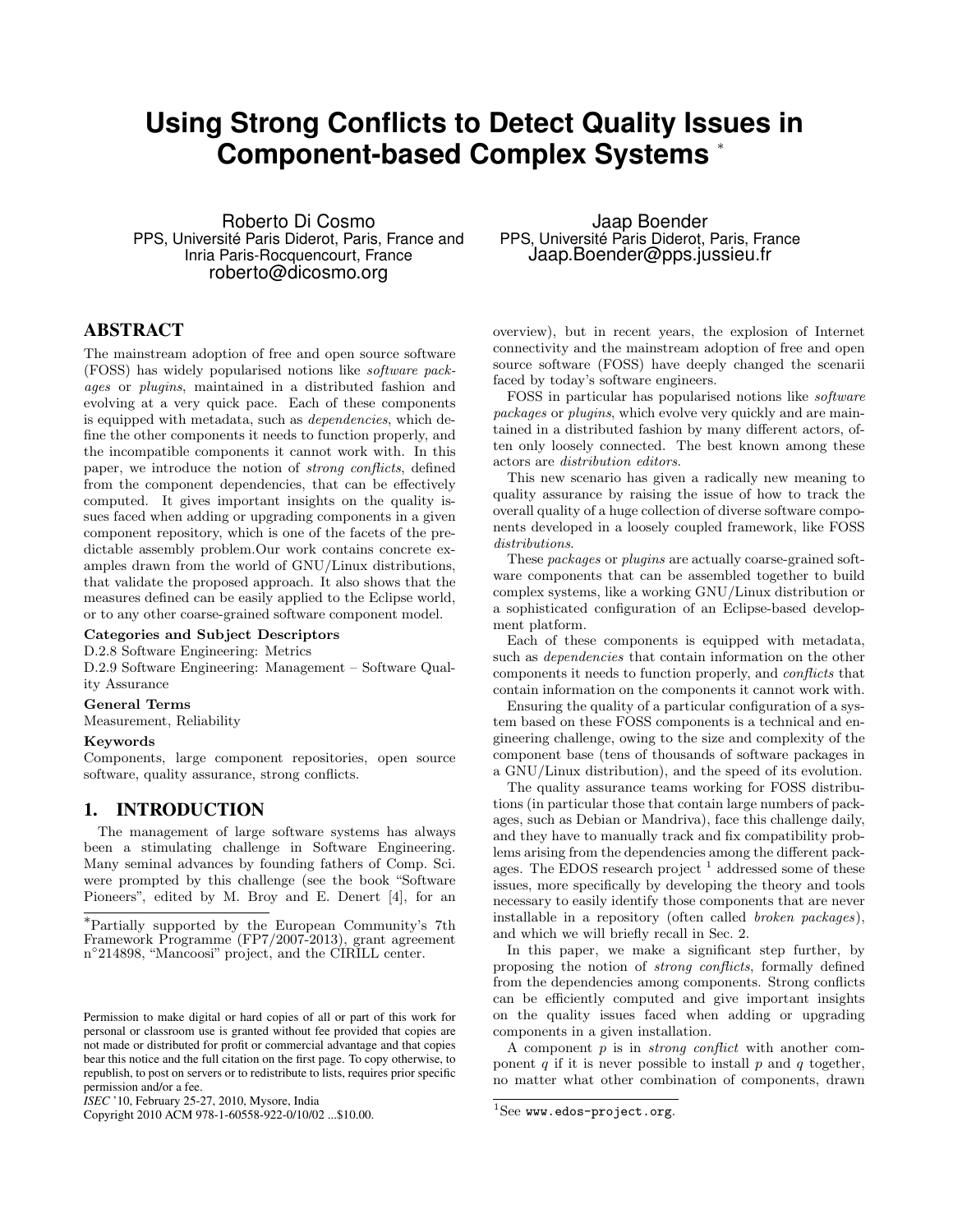from a given universe often called a repository, is made. As we will explain in more detail later on in the article, using strong conflicts gives much more precise results than simply looking at the dependencies and conflicts declared in the metadata. It is possible for a package with only a few explicit dependencies and conflicts to have hundreds of strong conflicts.

When a component  $p$  is in strong conflict with a large number of other components, installing it can significantly preclude further evolution of a software platform, so strong conflicts are major obstacles to the modularisation of assemblies built out of packages. In an ideal world, one would like to have very few of them in a repository, but in practice, as we will demonstrate, they seriously plague current GNU/Linux distributions. This shows the need to identify all strong conflicts in a repository, and explain the origin of these strong conflicts to the maintainers of the repository.

This is the goal of the current work, which provides a theoretical study of the complexity of the problem, an optimised algorithm that is efficient in practice, and a concise way of presenting the results to the quality assurance team.

The problem we deal with can be seen as a specific instance of the predictable assembly problem [5, 14], which is one of the numerous challenges arising when integrating software entities developed by third-party to form a coherent system [3, 5]. In [5] the predictable assembly problem is described as follows: "Given a set of components C, predict property P of an assembly A of these components." Although a package, as a static entity, only represents the notion of software component (w.r.t. the definition given in [14]) in a limited way, the predictable assembly problem can be recast in our context by considering the user installation as A, the set of packages that form the distribution as C, and the absence of conflicts as P.

While the work presented here contains concrete examples drawn from the world of GNU/Linux distributions, the measures defined can be easily applied to the Eclipse world, or to any other coarse-grained software component model.

The paper is organised as follows. Sec. 2 recalls the formal description developed during the EDOS research project [7] of the main characteristics of a software package found in the mainstream FOSS distributions, as well as a few decidability and complexity results from that project.

In Sec. 3 we identify and formally define a significant measure, computed from the explicit dependency metadata, useful for quality assurance in the maintenance of a FOSS distribution. Sec. 4 discusses the feasibility of computing this measure and introduces an optimised algorithm which can be efficient in practice. In Sec. 5–7 we introduce a way of presenting the information in a particularly appropriate form for quality assurance teams, and provide significant experimental evidence of the relevance of strong conflicts, by analysing both the Debian and the Mandriva GNU/Linux distributions. Finally, in Sec. 8 and 9, we present a discussion, related works and our conclusions.

### 2. BASIC DEFINITIONS

Every package management system [6, 2] takes into account a set of interrelationships among packages. The most common relationships, present in all systems, are dependencies and conflicts: a package p depends on q if in order to install package  $p$ , it is necessary that package  $q$  is installed as well. A package  $p$  conflicts with package  $q$  if it cannot coexist with package  $q$ . In the rest of this section, we recall some basic definitions from the formalisation of package interrelationships developed by the EDOS project. Packages are archive files containing metadata and installation scripts, identified by a unit (package name) and a version (an arbitrary string equipped with distribution-specific orderings, but for our purposes, it can just be modelled as a positive integer).

DEFINITION 1 (PACKAGE, UNIT). A package is a pair  $(u, v)$  where u is a unit and v is a version. Units are arbitrary strings, and versions are non-negative integers.

The ordering over version strings as used in common OSS distributions is not discrete (since for any two version strings  $v_1$  and  $v_2$  such that  $v_1 < v_2$ , there exists  $v_3$  such that  $v_1 <$  $v_3 < v_2$ ), but taking integers as version numbers is justified for two reasons. First, any given repository will have a finite number of packages. Second, only packages with the same unit will be compared.

For instance, if our Debian repository contains the versions 2.15-6, 2.16.1cvs20051117-1 and 2.16.1cvs-20051206-1 of the unit binutils, we may encode these versions respectively as 0,1 and 2, giving the packages  $(binutils, 0), (binutils, 1), and (binutils, 2).$ 

DEFINITION  $2$  (REPOSITORY). A repository is a tuple  $R = (P, D, C)$  where P is a set of packages,  $D : P \rightarrow$  $\mathscr{P}(\mathscr{P}(P))$  is the dependency function<sup>2</sup>, and  $C \subseteq P \times P$ is the conflict relation. The repository must satisfy the following conditions:

- The relation C is symmetric, i.e.,  $(p_1, p_2) \in C$  if and only if  $(p_2, p_1) \in C$  for all  $p_1, p_2 \in P$ .
- Two packages with the same unit but different versions conflict<sup>3</sup>, that is, if  $p_1 = (u, v_1)$  and  $p_2 = (u, v_2)$  with  $v_1 \neq v_2$ , then  $(p_1, p_2) \in C$ .

In a repository  $R = (P, D, C)$ , the dependencies of each package p are given by  $D(p) = \{d_1, \ldots, d_k\}$  which is a set of sets of packages, interpreted as follows. If  $p$  is to be installed, then all its k dependencies must be satisfied. For  $d_i$  to be satisfied, at least one of the packages of  $d_i$  must be available. In particular, if one of the  $d_i$  is the empty set, it will never be satisfied, and the package  $p$  is not installable. If a package p has no dependencies, then  $D(p) = \emptyset$ .

Example 1. Let  $R = (P, D, C)$  be the repository given by

$$
P = \{a, b, c, d, e, f, g, h, i, j\}
$$
  
\n
$$
D(a) = \{\{b\}, \{c, d\}, \{d, e\}, \{d, f\}\}
$$
  
\n
$$
D(b) = \{\{g\}\} \quad D(c) = \{\{g, h, i\}\} \quad D(d) = \{\{h, i\}\}
$$
  
\n
$$
D(e) = D(f) = \{\{j\}\}
$$
  
\n
$$
D(g) = D(h) = D(i) = D(j) = \emptyset
$$
  
\n
$$
C = \{(c, e), (e, c), (e, i), (i, e), (g, h), (h, g)\}
$$

where  $a = (u_a, 0), b = (u_b, 0), c = (u_c, 0)$  and so on. The repository  $R$  is represented in Fig. 1. For the package  $a$  to be installed, the following packages must be installed: b, either  $c$  or  $d$ , either  $d$  or  $e$ , and either  $d$  or  $f$ . Packages  $c$  and  $e$ ,  $e$ and  $i$ , and  $g$  and  $h$  cannot be installed at the same time.

<sup>&</sup>lt;sup>2</sup>We write  $\mathscr{P}(X)$  for the set of subsets of X.

<sup>3</sup>This requirement is present in some package management systems, notably Debian's, but not all. For instance, RPMbased distributions allow simultaneous installation of several versions of the same unit, at least in principle.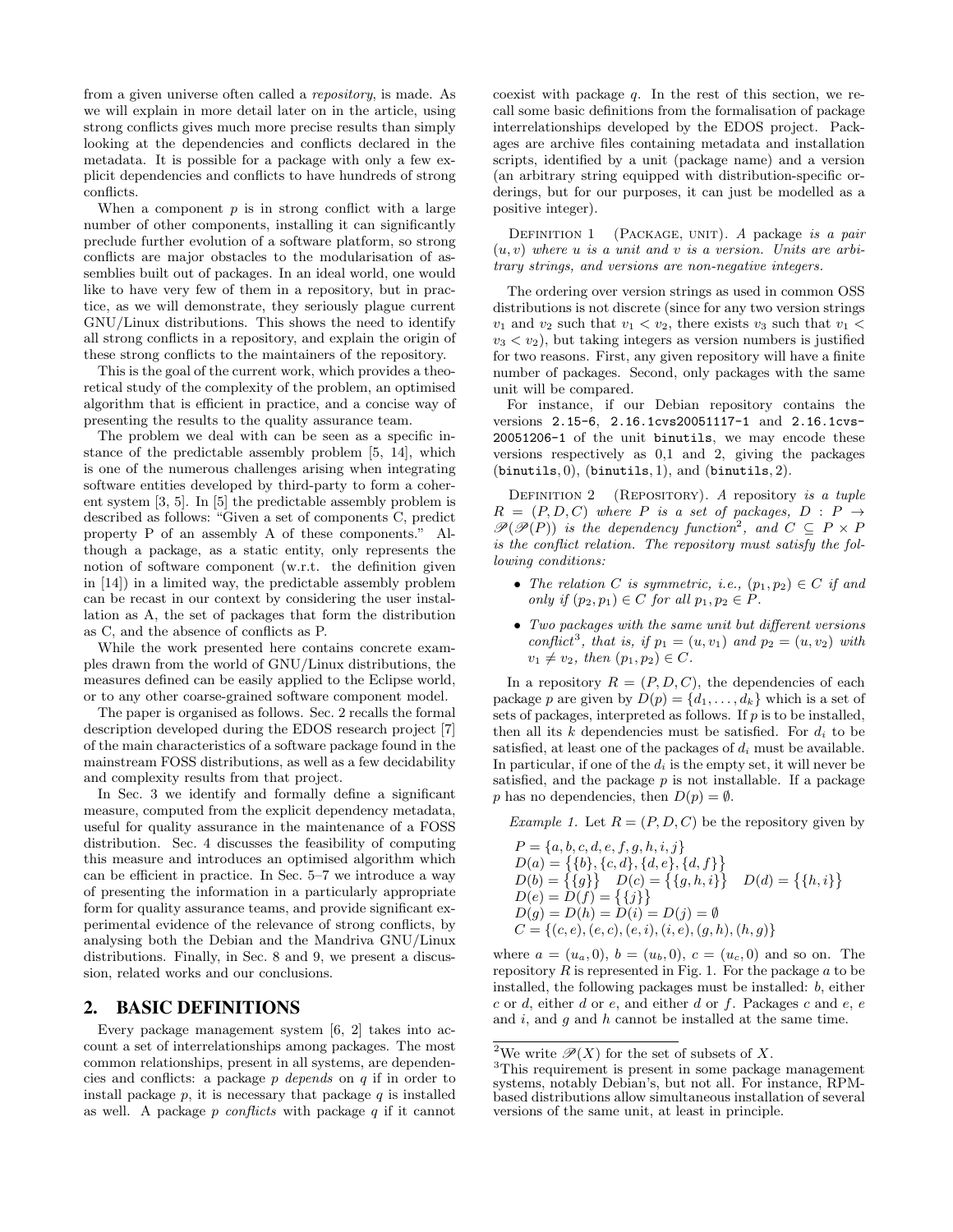

Figure 1: The repository of Ex. 1.

So, the dependencies we are dealing with have the general form of a conjunction of disjunctions:

$$
a \to (b_1^1 \vee \cdots \vee b_1^{r_1}) \wedge \cdots \wedge (b_s^1 \vee \cdots \vee b_s^{r_s}). \qquad (1)
$$

For a to be installed, each term of the right-hand side of the implication 1 must be satisfied. In turn, the term  $b_i^1 \vee \cdots \vee b_i^{r_i}$ when  $1 \leq i \leq s$  is satisfied when at least one of the  $b_i^j$  with  $1 \leq j \leq r_i$  is satisfied. If a is a package in our repository, we therefore have

$$
D(a) = \{\{b_1^1, \ldots, b_1^{r_1}\}, \cdots, \{b_s^1, \ldots, b_s^{r_s}\}\}.
$$

Concerning the relation C, two packages  $p_1 = (u_1, v_1), p_2 = (u_2, v_2) \in P$  conflict when  $(p_1, p_2) \in C$ . Since conflicts are a function of presence and not of installation order, the relation  $C$  is symmetric.

DEFINITION 3 (INSTALLATION). An installation I of a repository  $R = (P, D, C)$  is a subset of P, giving the set of packages installed on a system. An installation is healthy when the following conditions hold:

- **Abundance:** Every package has what it needs<sup>4</sup>. Formally, for every  $p \in I$ , and for every dependency  $d \in$  $D(p)$  we have  $I \cap d \neq \emptyset$ .
- **Peace:** No two packages conflict. Formally,  $(I \times I)$  $C = \varnothing$ .

DEFINITION 4 (INSTALLABILITY AND CO-INSTALLABILITY). A package  $p$  of a repository  $R$  is installable if there exists a healthy installation I such that  $p \in I$ . Similarly, a set of packages  $\Pi$  of R is co-installable if there exists a healthy installation I such that  $\Pi \subseteq I$ .

As we have shown in detail in [7, 10], installability is equivalent to SAT, hence it is decidable and NP-complete. It is straightforward to use the same encoding to get the equivalent result for co-installability.

THEOREM 1. Decidability of installability Given a repository  $R$ , deciding whether a given package p of  $R$  is installable is an NP-complete problem.

In practice, though, all the real-world instances encountered up to now turn out to be tractable<sup>5</sup>.

DEFINITION 5 (DEPENDENCY CLOSURE (CONE)).

The dependency closure  $\Delta(\Pi)$ , also called cone, of a set of packages  $\Pi$  of a repository  $R$  is the smallest set of packages included in R that contains  $\Pi$  and is closed under the immediate dependency function  $\overline{D}$  :  $\mathscr{P}(P) \rightarrow \mathscr{P}(P)$ defined as

$$
\overline{D}(\Pi) = \bigcup_{\substack{p \in \Pi \\ d \in D(p)}} d.
$$

In simpler words,  $\Delta(\Pi)$  contains  $\Pi$ , as well as all the packages that are reachable from Π following the dependency relation. Since repositories are finite, this set is computable and can actually be calculated in linear time.

The notion of dependency closure is useful to extract the part of a repository that pertains to a package or to a set of packages.

DEFINITION 6 (GENERATED SUBREPOSITORY). Let  $R = (P, D, C)$  be a repository and  $\Pi \subseteq P$  be a set of packages. The subrepository generated by  $\Pi$  is the repository  $R|_{\Pi} = (P', D', C')$  whose set of packages is the dependency closure of Π and whose dependency and conflict relations are those of R restricted to that set of packages. More formally we have  $P' = \Delta(\Pi)$ ,  $D' : P' \rightarrow \mathscr{P}(\mathscr{P}(P'))$ ,  $p \mapsto \{d \cap P' \mid d \in D(p)\}$  and  $C' = C \cap (P' \times P')$ .

We then have the following property, which allows to consider only the relevant subrepositories when answering questions of installability.

PROPOSITION 1 (SUBREPOSITORY COMPLETENESS). A package p is installable w.r.t. R if and only if it is installable w.r.t.  $R|_p$ . (Similar for co-installability.)

PROOF. Let  $I$  be a healthy (i.e., abundant and peaceful) installation of  $p$  in  $R$ .

Since I is abundant and  $p \in I$ , for every  $d \in D(p)$ ,  $d \cap I \neq$  $\emptyset$ . However, if  $d \in D(p)$ , any element of d is also an element of  $\Delta({p})$ , and thus, an element of  $d \cap I$  will also be in  $I \cap \Delta({p})$ . Therefore,  $I \cap \Delta({p})$  is abundant.

*I* is peaceful, therefore  $(I \times I) \cap C = \emptyset$ . Since  $I \cap \Delta({p}) \subseteq$  $I, (I \cap \Delta({p}) \times I \cap \Delta({p}) \cap C = \emptyset$ . Therefore,  $I \cap \Delta({p})$ is peaceful.  $\square$ 

# 3. STRONG CONFLICTS VS. EXPLICIT **CONFLICTS**

GNU/Linux distributions have been around for more than 15 years now, and they all provide tools that help the quality assurance teams to spot problems in the component collection they maintain, and some of this information is freely available. The most typical interface are bug tracking systems like the one found

<sup>&</sup>lt;sup>4</sup>This notion is similar to the notion of version consistency from [9].

<sup>5</sup>The EDOS tools are used daily on tens of thousands of instances, see for example http://edos.debian.net.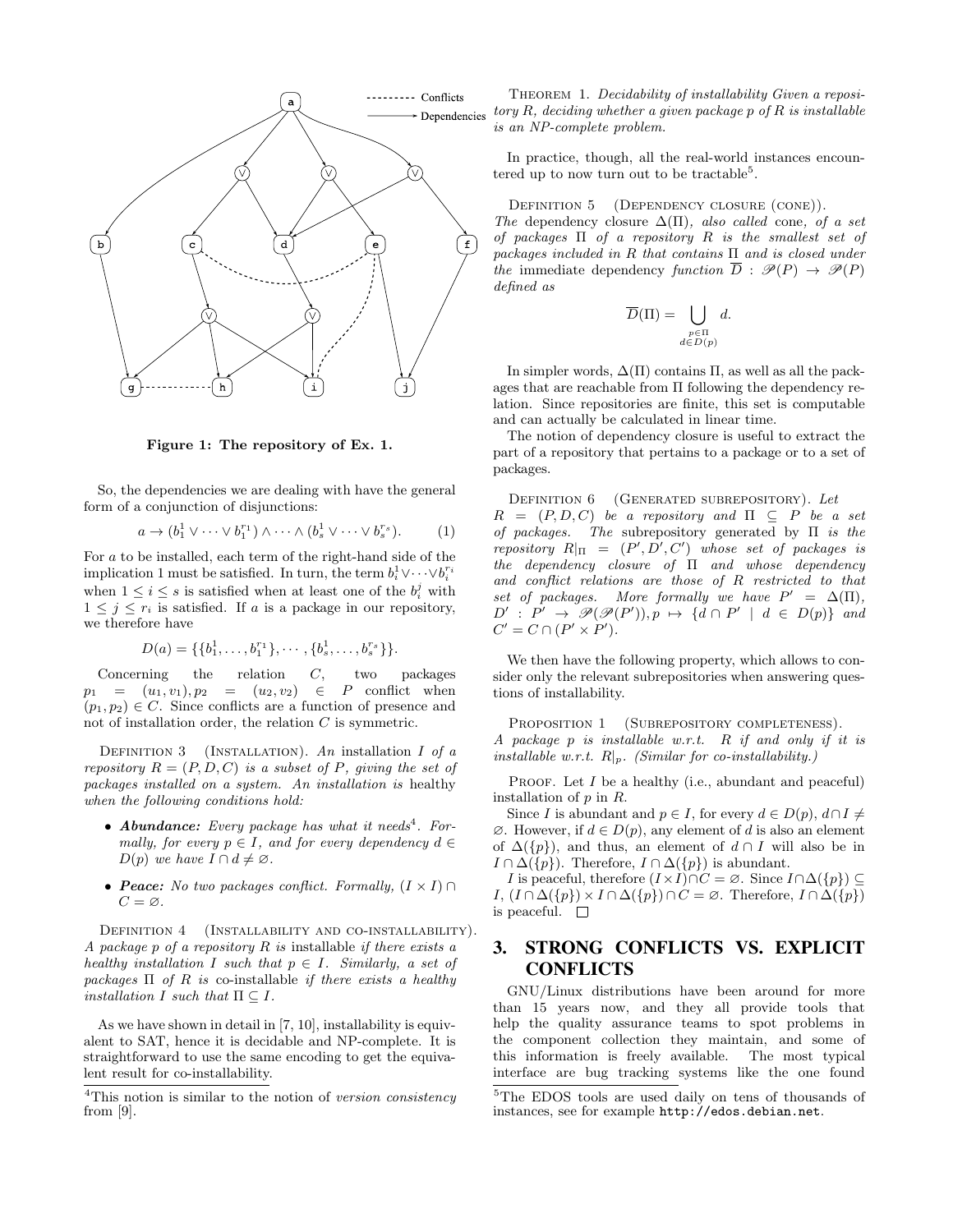at http://wiki.debian.org/qa.debian.org/pts, and component browsers like those found at http://www.debian.org/distrib/packages or http://doc4.mandriva.org.

These tools allow one to follow bugs filed against given packages, or to browse the explicit dependency and conflict relationships, but they fall very short of what is needed to be able to identify the reasons for package incompatibilities, since these may be caused by a complex interplay of dependencies and conflicts (see Sec. 7 for concrete examples).

Recent research work in the EDOS project has made a first step towards a more effective method to identify problems in packages, via the development of tools able to efficiently find packages that are not installable at all (so-called broken packages). These tools are now used daily: for example, Jerôme Vouillon's edos-debcheck is now incorporated into edos.debian.net.

We propose a next step, allowing to identify components that are not broken, but that prevent, if selected, the installation of a large set of other components. In an ideal world, there would be no such components in a repository, but in practice, we have found thousands of them. Hence, it is important to find them efficiently, classify them and explain the reasons of their existence, so that the faulty components can be fixed.

With the current tools, it is almost impossible for the quality assurance teams to identify such packages. Therefore, a stronger, semantic, notion of conflicts is needed, which we introduce here as strong conflicts; informally, two packages  $p$  and  $q$  strongly conflict w.r.t. a repository  $R$  if it is not possible to install them together in R.

Here is the formal definition of strong conflicts:

DEFINITION  $7$  (STRONG CONFLICTS). Given  $a$ repository R, we say that a package p in R strongly conflicts with a package  $q$  in  $R$  if there exists a healthy installation of R containing p, a healthy installation of R containing q and no healthy installation of  $R$  containing  $p$  and  $q$ .

Note that the formal definition requires  $p$  and  $q$  to be installable separately in  $R$ , as otherwise they would trivially conflict with every other package in the distribution. It is easy to see that strong conflicts are decidable: since  $R$  is finite, the set of all installations in  $R$  is finite too, and one can check the property on each of these installations (the question of doing so efficiently is addressed later in the paper).

Once we dispose of all the strong conflicts in a given repository  $R$ , it is possible to know, for every package  $p$ , the set of the packages that strongly conflict with  $p$ . We call this set the exclusion set of p in R.

DEFINITION 8 (EXCLUSION SET OF A COMPONENT). Given a repository R and a package p in  $R$ , the exclusion set of  $p$  in  $R$  is the set  $Excl(p, R) = \{q \in R | q \text{ strongly conflicts with } p\}.$ 

Problematic packages are now easily identifiable as those having large exclusion sets: in table 1, we give a significant example by presenting the 20 packages with the highest number of strong conflicts for the Debian Lenny distribution (containing over 23.000 packages and more than 400.000 explicit dependency and conflict relationships), that we have fully analysed using tools built on the results of this article.

To show the importance of the new notion, in this table, for each package, we show the size of its exclusion set (number of strong conflicts), alongside with the other, simpler measures that may appear natural to use when classifying it: the number of explicit conflicts it is involved in, the size of the dependency closure, and the height of the dependency closure.

The figures speak by themselves: none of the simplistic measures allows to identify the problematic packages identified using strong conflicts: the most astounding example is the case of ppmtofb, which is negligible under all of these simplistic measures, while it prevents, when installed, the installation of over two thousand other packages.

Once we have found the problematic packages, the other important issue is finding a meaningful way to explain where their large exclusion sets come from. It turns out that such explanations will be easier to find once we have designed an optimised algorithm for computing all strong conflicts in a repository, which is the subject of the next section.

# 4. EFFICIENT COMPUTATION OF STRONG CONFLICTS

The naive method to check whether a particular pair of packages  $(p, q)$  strongly conflicts in a repository R would consist in taking all pairs of packages in  $R$  and check them for co-installability. However, this is not fast enough: if  $R$ has *n* elements, the naive method requires us to examine all  $2^n$  subsets of R, and check that p and q never occur together in those that are abundant and peaceful.

An improvement on this naive method is to encode the co-installability of  $p$  and  $q$  in a SAT instance, which can be done efficiently (see [10]).

In practice, though, one really wants to find all pairs  $(p, q)$ that strongly conflict in a repository  $R$ ; the naive way of doing this is the following:

```
procedure strongconflicts(R)
strongconflicts \leftarrow \emptysetforall p, q \in Rif p and q are not co-installable in Rthen strongconflicts \leftarrow \{p, q\} \cup strongconflicts
return strongconflicts
```
This implies checking  $n^2$  SAT instances. With current repositories, which contain over 20.000 packages, this is totally unfeasible, so we need to look for an optimised approach. Since our analysis of the structure of the repositories shows that conflicts do not often occur, in the rest of this section, we will focus on designing an algorithm that works well in this particular case.

We start with some key properties of repositories with respect to abundance and peace.

OBSERVATION 1 (ABUNDANCE IS CLOSED UNDER UNION). Given a repository  $R$  and two installations  $I$  and  $I'$  of  $R$ , if I and I' are abundant, then so is  $I \cup I'$ .

LEMMA 1 (PEACE VS. UNION). Given a repository  $R$ and two installations  $I$  and  $I'$  of  $R$ , if  $I$  and  $I'$  are peaceful, and  $I \cup I'$  is not, then there exists a conflict  $(c_1, c_2)$  with  $c_1 \in I$  and  $c_2 \in I'$ .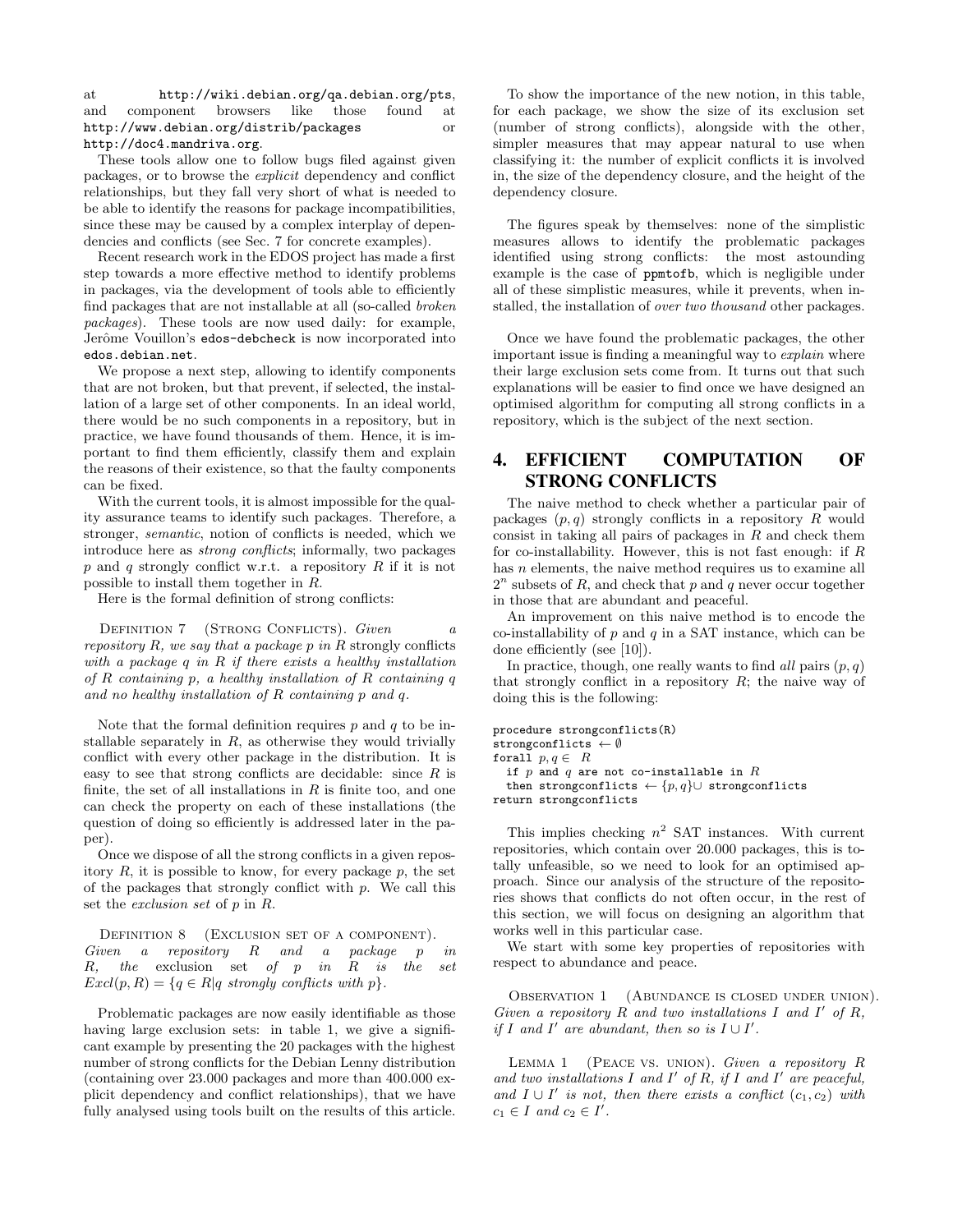| Strong    | Package                     | Explicit       | Explicit     | Closure | Closure |
|-----------|-----------------------------|----------------|--------------|---------|---------|
| Conflicts |                             | Conflicts      | Dependencies | Size    | Height  |
| 2368      | ppmtofb                     | $\overline{2}$ | 3            | 6       |         |
| 127       | $libgd2-noxpm$              | 4              |              | 8       | 4       |
| 127       | libgd2-noxpm-dev            | 2              | 5            | 15      | 5       |
| 107       | heimdal-dev                 | $\overline{2}$ | 8            | 121     | 10      |
| 71        | dtc-postfix-courier         | $\mathfrak{D}$ | 22           | 348     | 8       |
| 71        | dtc-toaster                 |                | 11           | 429     | 9       |
| 70        | citadel-mta                 |                | 6            | 123     | 9       |
| 69        | citadel-suite               |                | 5            | 133     | 9       |
| 66        | xmail                       | 4              | 6            | 105     | 8       |
| 63        | $apache2$ -mpm-event        | $\overline{2}$ | 5            | 122     | 10      |
| 63        | $apache2-mpm-worker$        | $\overline{2}$ | 5            | 122     | 10      |
| 62        | harden                      | 0              | 4            | 214     | 9       |
| 62        | harden-servers              | 36             | 2            | 103     | 8       |
| 57        | gpe                         | 0              | 31           | 263     | 10      |
| 56        | heimdal-servers             | 10             | 16           | 139     | 9       |
| 55        | heimdal-servers-x           | $\overline{2}$ | 15           | 142     | 9       |
| 53        | libapache2-mod-php5filter   | $\overline{2}$ | 16           | 129     | 9       |
| 52        | dtc-cyrus                   | $\overline{2}$ | 17           | 345     | 8       |
| 50        | kdepimlibs5-dev             |                | 6            | 225     | 9       |
| 46        | kdebase-runtime-data-common | 2              |              |         |         |

Table 1: The 20 packages with the highest number of strong conflicts in Debian stable (main) 5.0, February 2009

PROOF.  $I \cup I'$  is not peaceful, so there is a conflict  $(c_1, c_2)$ with  $c_1$  and  $c_2$  elements of  $I \cup I'$ . However, it cannot be the case that both  $c_1$  and  $c_2$  are elements of I, since I is peaceful. The same goes for  $I'$ , so it must be that  $c_1 \in I$  and  $c_2 \in I'$ (or  $c_1 \in I'$  and  $c_2 \in I$ , but since the conflict relation is symmetric, this is equivalent).  $\square$ 

LEMMA 2 (REACHABILITY OF PACKAGES IN A CLOSURE). Given a repository R, if p' belongs to  $\Delta({p})$ , then there is  $a$  path from  $p$  to  $p'$  in the dependency graph.

PROOF.  $\Delta(\lbrace p \rbrace)$  is closed under the repeated application of the immediate dependency function, so if  $p' \in \Delta({p}),$ there must be a list  $p, p_1, \ldots, p_n, p'$  so that  $p_1 = \overline{D}(p), p_2 =$  $\overline{D}(p_1), \ldots$ , and  $p' = \overline{D}(p_n)$ . Since  $\overline{D}$  is the union of all immediate dependencies of a package, the list  $p, p_1, \ldots, p_n, p'$ is also a path in the dependency graph.  $\square$ 

Now we can prove the main result of this section

THEOREM 2 (ORIGIN OF STRONG CONFLICTS). If  $p$  is installable in R and q is installable in R, but p and q are not co-installable in R, then there exists an explicit conflict  $(c_1, c_2)$ , a dependency path from p to  $c_1$  and a dependency path from  $q$  to  $c_2$ .

PROOF. Since  $p$  and  $q$  are separately installable in  $R$ , then by Proposition 1 there exist  $I_p \subseteq cone(p, R)$  and  $I_q \subseteq$  $cone(q, R)$  which are both abundant and peaceful.

Since p and q are not co-installable, we have that  $I_p \cup I_q$ cannot be abundant and peaceful (otherwise, it would be an installation containing both p and q). Since  $I_p \cup I_q$  is abundant, by Observation 1, we have that  $I_p \cup I_q$  is not peaceful, and then Lemma 1 gives us a conflict  $(c_1, c_2)$  in R with  $c_1$  in  $I_p$  and  $c_2$  in  $I_q$ , so we conclude by Lemma 2.  $\Box$ 

This theorem demonstrates that the strong conflicts are a strict subset of all the pairs of packages  $(p, q)$  found following the predecessors of explicit conflicts.

This allows to rewrite the procedure strongconflicts as follows:

procedure strongconflicts(R)

```
candidates \leftarrow \emptysetstrongconflicts \leftarrow \emptysetexplicit \leftarrow \{(c, c') | c and c' are an explicit conflict in R\}
```

```
(* compute all pairs (p, q) of predecessors of ex-
plicit conflicts in R^*)
forall (c, c') \in explicit
 forall p predecessor of c in Rforall q \neq p predecessor of c' in Rcandidates \leftarrow \{p, q\} \cup candidates
```
(\* check strong conflicts only among the selected candidates \*)

forall  $p, q \in$  candidates

if p and p are not co-installable in  $R$ then strongconflicts  $\leftarrow \{p, q\} \cup \text{strongconflicts}$ 

The notion of predecessor used in the algorithm is reflexive: a package  $p$  is a predecessor of  $q$  if there is a, possibly empty, dependency path from p to q.

If the number of explicit conflicts is small, and the set of their predecessors too, the search space can be hugely reduced: this is the case in our actual experiments with real-world data.

We also note the following:

PROPOSITION 2. Given a repository  $R$ , if  $c, c'$  is an explicit conflict, there is a path from p to c following only conjunctive dependencies, and there is a path from  $q$  to  $c'$ following only conjunctive dependencies, then  $(p, q)$  are a strong conflict in R.

PROOF. Any healthy installation containing  $p$  will also contain c; likewise for q and c'. Since c and c' conflict, there are no healthy installations that contain p and q.  $\square$ 

Since the co-installability check is extremely expensive (NP-complete in the size of  $R$ ), while conjunctive predecessors can be precomputed in linear time and then checked in constant time, one can further optimise the above algorithm, moving directly from candidates to strongconflicts all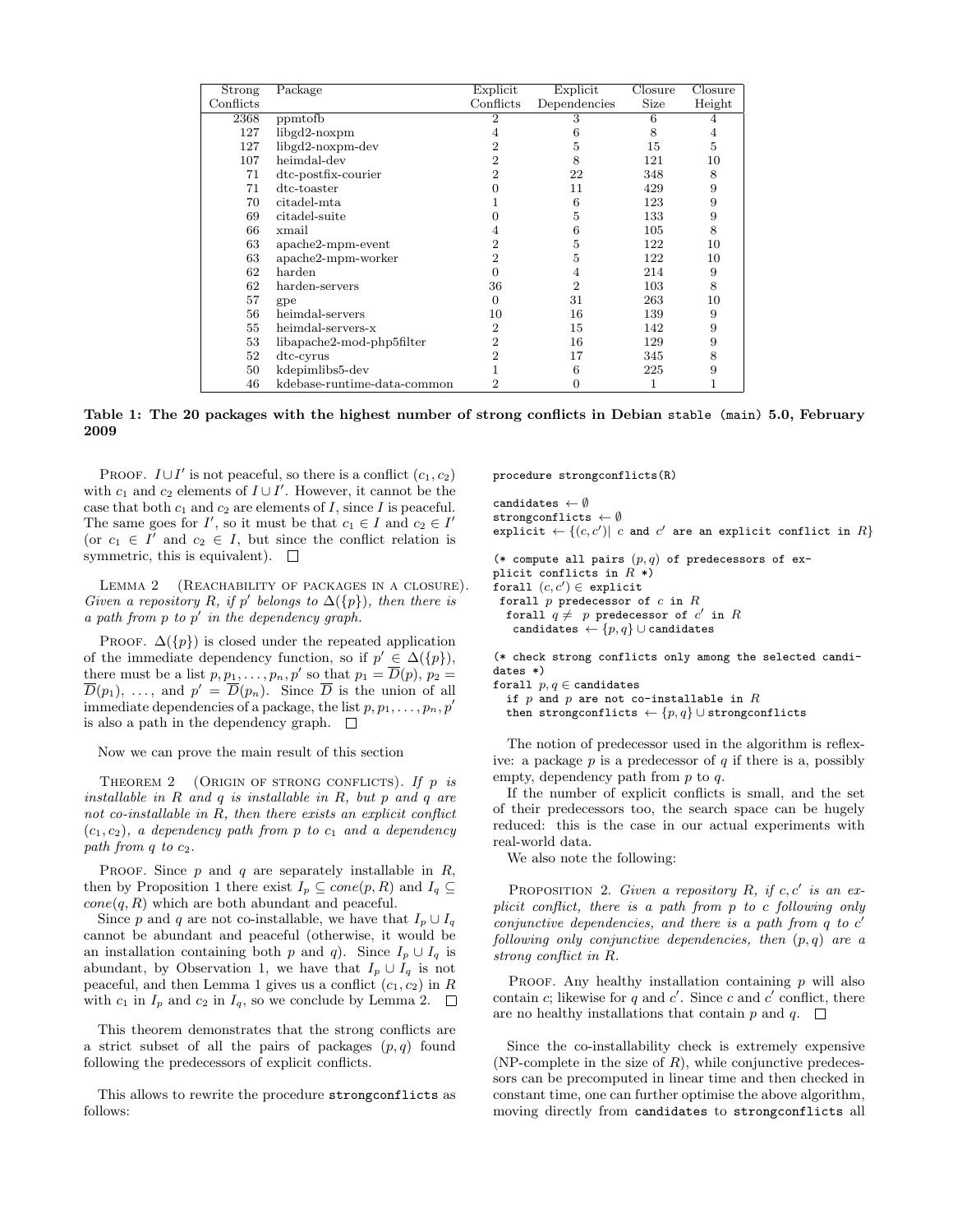pairs  $p, q$  which are obtained following only conjunctive dependencies in the predecessor relation.

For example, if we take a look at the repository from Fig. 1, we see that it is impossible to install package a without also installing package b (there is a conjunctive dependency). Hence, b is a strong dependency of a. However, for the other dependencies of a, (all disjunctive), matters are more complicated and we will have to check for coinstallability using a SAT solver.

### 5. EMPIRICAL MEASUREMENTS

In parallel with our formal complexity and algorithmic investigations, we also performed empirical measurements on the Debian and Mandriva distributions: this allowed us both to assess the relevance of the optimisations outlined in the previous sections, and to identify the most relevant form for presenting the measurements to allow their immediate exploitation in terms of quality assurance.

### 5.1 Computation of Strong Conflicts for Debian and Mandriva Distributions

We have developed a tool $<sup>6</sup>$  that implements all the opti-</sup> misations mentioned in the previous section and allows to compute the strong conflicts of a given repository.

We used this tool to analyse two kinds of repositories which are representative of different development models and packaging policies: the stable repository of the Debian distribution (version 5.0, February 2009) and the main release of the Mandriva 2009.1 distribution<sup>7</sup>.

The table in Fig. 2 summarises the experimental data we gathered. The "Packages" row shows the number of packages and the time spent parsing the distribution metadata; the "Explicit conflicts" row shows the number of explicit conflicts mentioned in the metadata (and the time spent gathering this data).

The two "Pairs to check" rows show the reduction in search space obtained by using the optimised algorithm. Using the naive method, all pairs need to be checked, which, for a repository of size *n*, will result in checking  $n(n-1)$  pairs. The optimised method uses the result of Proposition 2 and only checks the pairs that are necessary, reducing the search space by 63,3 percent for Debian and 57,2 percent for Mandriva.

#### 5.2 Assessment

The optimised algorithm provides a significant improvement over the naive one, and it allows to compute the strong conflict measures weekly on a modern commodity Unix workstation.<sup>8</sup>.

The algorithm being fully parallelisable, it would be straightforward to reduce the computation time to a few hours using a small cluster, or a few minutes using a medium-sized cluster. However, we noticed on all cases that we have analysed (not only the two we have selected for presentation in this paper), that the vast majority of strong conflicts found in GNU/Linux distributions can be

found following only conjunctive dependencies. These do not require a call to a SAT-solver, and can be computed extremely quickly (less than a second). In the figures above, for example, 4878 strong conflicts in Mandriva can be found in less than a second following conjunctive dependencies, and the huge amount of time spent to cover the rest of the search space only brings in 39 extra strong conflicts.

In practice, computing the conjunctive strong conflicts might provide a useful approximation when a quick estimate of the final result is required: all packages having large exclusion sets due to conjunctive strong conflicts will have a large exclusion set anyway, and they will be brought to the attention of a quality assurance team right away.

# 6. PRESENTATION OF THE STRONG CONFLICT DATA

Since the Mandriva and the Debian repository have several thousands of strong conflicts, the question of how to present the information for quality assurance purposes is essential.

We have already shown in table 1 earlier in this article how a simple textual representation of the analysis results, with a list of the packages in decreasing order of their exclusion set, allows to immediately find the more problematic packages.

At an aggregate level, one can also present to the quality assurance team a simple graph showing the density distribution of the strong conflicts, like the one in figure 2b. This may provide a visual way of assessing the overall distribution of the exclusion sets present in the repository: a point on this graph at  $(x, y)$  means that there are y packages with  $x$  strong conflicts (with the shape of the dot indicating their cause); dots in the far right of the picture are the ones coming from the more problematic packages: for example in figure 2a we see that there are three packages with 881 strong conflicts.

So, finding highly problematic packages is easy, but we need now a way to allow the quality assurance team to fix them, and for this it is necessary to precisely identify the reasons of the abnormal level of strong conflicts for a given package: the data presented in the table is very useful to see the packages one should focus on (for example, ppmtofb is clearly a disaster), but says nothing about the reason of the disaster. When discussing with quality assurance people from the Debian project, it became clear that the raw data presented like this is really inadequate.

Our first step to provide useful reports has then been to compute, for every strong conflict between a package p and a package  $q$ , one of the *explicit conflicts* that are necessary for the strong conflict to occur, according to Theorem 2, and then to group all strong conflicts using these "roots".

In the case of ppmtofb, for example, this allows to produce a report like the following one.

<sup>6</sup>Available from the subversion repository at http://tinyurl.com/strongconflicts

 $7$ The data can be downloaded from snapshot.debian.net for Debian and http://tinyurl.com/sc-mdv-2009-1 for Mandriva

<sup>8</sup> Intel Xeon 3 GHz processor, 3 Gb of memory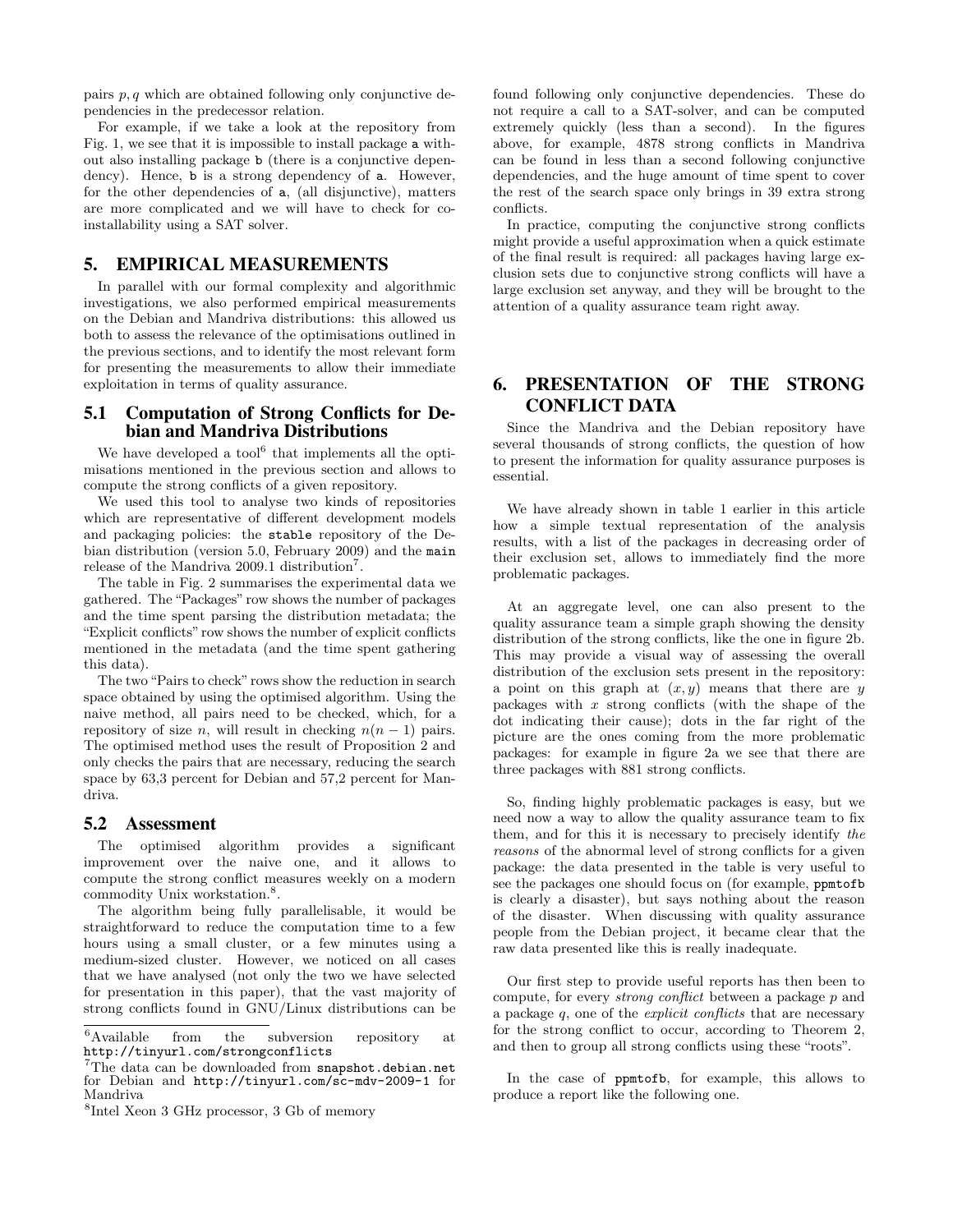|                                | Debian 5.0 |             | Mandriva 2009.1 |                      |
|--------------------------------|------------|-------------|-----------------|----------------------|
|                                | Number     | Time        | Number          | Time                 |
| Packages (parsing)             | 22311      | $15.88$ s   | 5849            | $12.03$ s            |
| Explicit conflicts             | 1003       | $0.45$ s    | 121             | $0.06$ s             |
| Pairs to check (naive)         | 497758410  |             | 34204952        |                      |
| Pairs to check (optimised)     | 183050886  | $0.42$ s    | 14640594        | $0.06$ s             |
| Strong conflicts (conjunctive) | 6384       | $0.06$ s    | 4878            | $0.38$ s             |
| Strong conflicts (other)       | 531        | 471365.77 s | 39              | $40660.91$ s         |
| Strong conflicts (overall)     | 7918       | 471384.64 s | 4917            | $40668.93 \text{ s}$ |

Table 2: Strong conflicts in Debian and Mandriva

| Package p        | Explicit conflict | Package q         |
|------------------|-------------------|-------------------|
| ppmtofb-0.32-0.1 | $python-2.5.2-3$  | $atomix-2.14.0-1$ |
|                  | ppmtofb-0.32-0.1  |                   |
| ppmtofb-0.32-0.1 | python-2.5.2-3    | $live-magic-1.5$  |
|                  | ppmtofb-0.32-0.1  |                   |
|                  |                   |                   |
|                  |                   |                   |
|                  | $(2368$ lines)    |                   |
|                  |                   |                   |
|                  |                   |                   |

We went one step further, though: since the explicit conflict, even if it is not unique in general, plays clearly the role of an explanation, we used it as a key to organise the error report to the quality assurance team. For each package, we list the packages it strongly conflicts with, clustered according to the explicit conflict that leads to discovering them, in the following format:

```
nsc package-p :
nsce1 c1 <-> c1' :
  * package-q-1-1
      dependency path from package-p to c1
      dependency path from package-q-1-1 to c1'
  .
  .
  .
  * package-q-1-nsce1
      dependency path from package-p to c1
      dependency path from package-q-1-nsce1 to c1'
  ...
nsce2 c2 <-> c2' :
  * package-q-2-1
      dependency path from package-p to c2
      dependency path from package-q-2-1 to c2'
  .
  .
  .
  * package-q-2-nsce2
      dependency path from package-p to c2
      dependency path from package-q-2-nsce2 to c2'
  ...
```
where  $\texttt{nsc}$  is the number of strong conflicts that package **p** has; then, for each explicit conflict  $c_i, c'_i$ , we indicate the number nscei of strong conflicts that come from it for each package  $q_i^j$  we provide the dependency path linking p to  $c_i$ and  $q_i^j$  to  $c_i'$  that exists according to Theorem 2.

After some further interaction with the Debian team, we have found that this is the most appropriate way to present the data. It allows to easily identify the explicit conflicts at the origin of the strong conflict, and then to zoom on each package in the exclusion set to see the chain of dependencies leading to the strong conflict.

# 7. ANALYSIS OF REAL-WORLD EXAMPLES

We validated our approach on real world examples coming from both the Debian and Mandriva distributions. Our findings confirm that it is quite easy to spot and fix the errors, when the root reason is a single explicit conflict. The public availability of all the quality assurance information has also allowed to verify that some of the serious problems identified via strong conflicts were either unknown, or, when identified, not handled at all because no objective measure was available to assess their impact on the overall quality of the component collection.

### 7.1 Dependencies on Obsolete Components

An excerpt of the 2368 lines of output produced by our tool for the most conflictual package ppmtofb in Debian is shown below:

```
2368 ppmtofb-0.32-0.1 :
 2368 (python-2.5.2-3 <-> ppmtofb-0.32-0.1) :
  * atomix-2.14.0-1 (conjunctive)
    ...
  * live-magic-1.5 (conjunctive)
   ...
  ...
```
This shows us that all of the 2368 strong conflicts involving ppmtofb are actually due to one single explicit conflict (the one between python-2.5.2-3 and ppmtofb-0.32-0.1). Here is the relevant part of the metadata for ppmtofb:

```
Package: ppmtofb
Version: 0.32-0.1
Replaces: ppmtoagafb
Provides: ppmtoagafb
Depends: libc6 (>= 2.7-1), libnetpbm9, libpopt0 (>= 1.10)
Recommends: python, netpbm
Conflicts: ppmtoagafb, python (> 2.4)
```
Looking at this report and the metadata above a member of the quality assurance team sees immediately that the cause is the conflict between ppmtofb and an old version of python: as time went by, when the python package evolved to new versions, this dependency produced an incompatibility with all other packages using python. Clearly, ppmtofb has not been updated, or tested, for a while, and the responsibility is with its maintainer.

This problem had been cursorily reported to the Debian bug tracking system in  $2006^9$ ; since there was no way of recognizing the importance of this bug report, no action had been undertaken: in the newest stable version of Debian from February 2009, the problem is still present.

 $^{9}$ http://bugs.debian.org/cgi-bin/bugreport.cgi?bug= 385209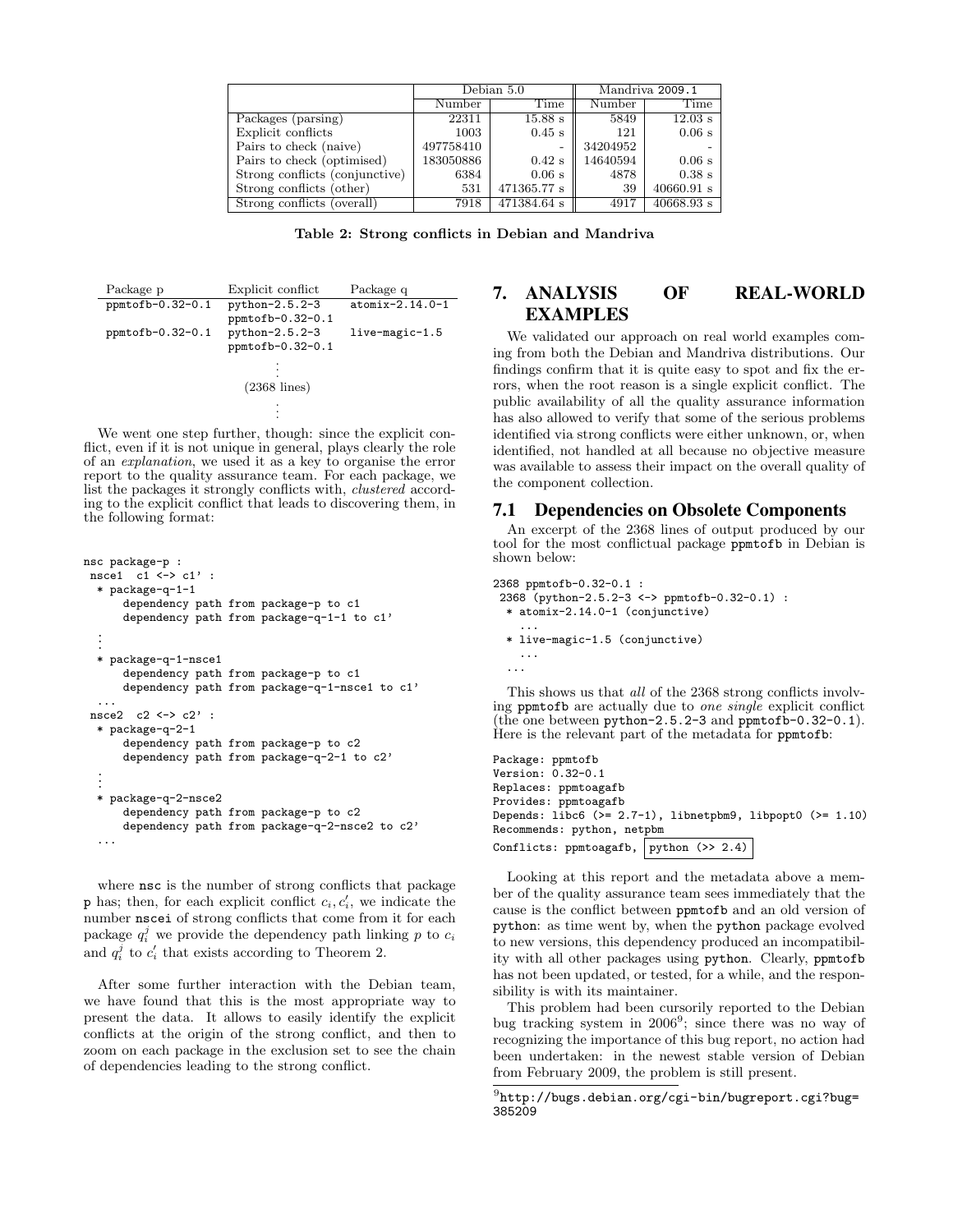After we added our findings to the bug report, its severity was upgraded to 'serious' (which means that the package is unsuitable for release), and it was even suggested that the package be removed completely from the distribution.

This shows clearly that packages that have a high number of strong conflicts are really problematic, and yet tend to go unnoticed using current measures.

### 7.2 Insufficient Precision in the Metadata

Another relevant example in Debian is the package libgd2-noxpm-2.0.36~rc1~dfsg3, with 127 strong conflicts, which again emanate from one specific conflict:

```
127 libgd2-noxpm-2.0.36~rc1~dfsg-3 :
```

```
127 (libgd2-xpm-2.0.36~rc1~dfsg-3 <-> libgd2-noxpm-
2.0.36~rc1~dfsg-3)
```

```
* moodle-book-1.6.3-1.1 (conjunctive)
```
... ...

The explicit conflict in itself seems justified: both packages provide the same library, one in a version with support for XPM, and the other in a version without XPM.

However, this is not a simple conflict; in fact, the functionality of libgd2-xpm is a superset of the functionality of libgd2-noxpm. Therefore, it should in all cases be possible to replace the libgd2-noxpm package, if installed, by the libgd2-xpm package, without affecting the functionality of the system.

A simple fix for this problem would be to add an entry Replaces: libgd2-noxpm in the package specification for libgd2-xpm. The Replaces field informs the packaging system that it should remove the libgd2-noxpm package when installing the libgd2-xpm package, so that the installation can proceed.

# 7.3 Overlooked File Conflicts

In Mandriva 2009.1 distribution we find 881 strong conflicts for the package perl-ExtUtils-ParseXS-2.19- 2mdv2009.1:

```
881 perl-ExtUtils-ParseXS-2.19-2mdv2009.1 :
 881 (perl-2:5.10.0-25mdv2009.1 <->
    perl-ExtUtils-ParseXS-2.19-2mdv2009.1)
    * openoffice.org64-gnome-1:3.0.1-5mdv2009.1 (conjunctive)
     ...
    ...
```
When we look at the metadata, we see that the conflict between perl and perl-ExtUtils-ParseXS is caused by the fact that they both contain the file /usr/share/man/man3/ExtUtils::ParseXS.3pm.lzma.

In fact, both packages install a version of the ExtUtils::ParseXS library, though in different directories: it is only the man page that is installed in the same place and thus causes the conflict.

A possible solution to the problem is to remove the ExtUtils::ParseXS library from the perl package and either add a dependency on perl-ExtUtils-ParseXS to perl, or change those packages that use the ExtUtils::ParseXS library from perl to depend on perl-ExtUtils-ParseXS instead.

There are two other packages in the distribution that suffer from a similar problem: perl-Pod-Escapes and perl-DB\_File. Both of these packages have 881 strong conflicts as well.

# 7.4 Assessment

The three examples highlighted above correspond to very serious quality issues in mainstream GNU/Linux distribution that had never been addressed before, and show that there was no metric previously available capable of clearly identifying them. Any user of ppmtofb, for example, would experience significant problems when trying to install any of the 2368 packages in its exclusion set (some of them very popular), but the data made available to him is not enough to reveal the extent of the issue, and the problem has little chances to be reported, and even less chances to be taken seriousy.

The availability of our new metric based on strong conflicts and exclusion sets has allowed to immediately pinpoint these issues (and several others) as relevant ones to the quality assurance team, that has taken steps to fix them: looking at the bug tracking system entry for ppmtofb (at http://bugs.debian.org/cgi-bin/bugreport.cgi? bug=385209), for example, it is easy to see how the dependency problem was reported by one user back in August 2006, and totally ignored for three years, while as soon as we filed a report in February 2009 with the evidence coming from the exclusion sets, the issue was dealt with immediately.

A natural research line woudl be to push the analysis further and identify automatically the precise problem at the origin of a large exclusion set. As we have seen in the examples above, when a single explicit conflict is a the root of a large exclusion set, it is natural to identify it as the root cause, but understanding why this single explicit conflict is there requires actual knowledge of the functionality of the package (for ppmtofb it is a matter of updating the package to a more recent version of python, for perl-ExtUtils-ParseXS it is a forgotten file conflict): it is surely interesting to try and build a taxonomy of common error patterns, but the authors believe that a full automatisation will be difficult to achieve.

# 8. DISCUSSION AND RELATED WORKS

Predicting and ensuring the correct behaviour of components when composed into an assembly is a central issue in modern research, and has been extensively stuudied, but we believe that the maintenance of GNU/Linux distributions poses several novel challenges.

On one side, a significant part of the literature studies the dynamic aspects of composition: knowing the behaviour of the components, one looks for means to ensure certain properties of the behaviour of the system obtained by assembling them, like for example in [8, 15]. This is a crucial issue, but in the world of GNU/Linux distributions we are still very far from having any information available on the behaviour of each component after installation, so it is too early to tackle this facet of the problem.

On the other side, the research on static inter-module dependencies is essentially performed at the level of the source code, with a different focus: in [11, 12], dependencies are automatically extracted from huge sets of source code, and then used to predict failures, but not to identify issues in the architecture of the code, unlike what we do with strong conflicts here; in [16] and [17] dependencies are used as a guideline for testing component-based systems; finally, [13],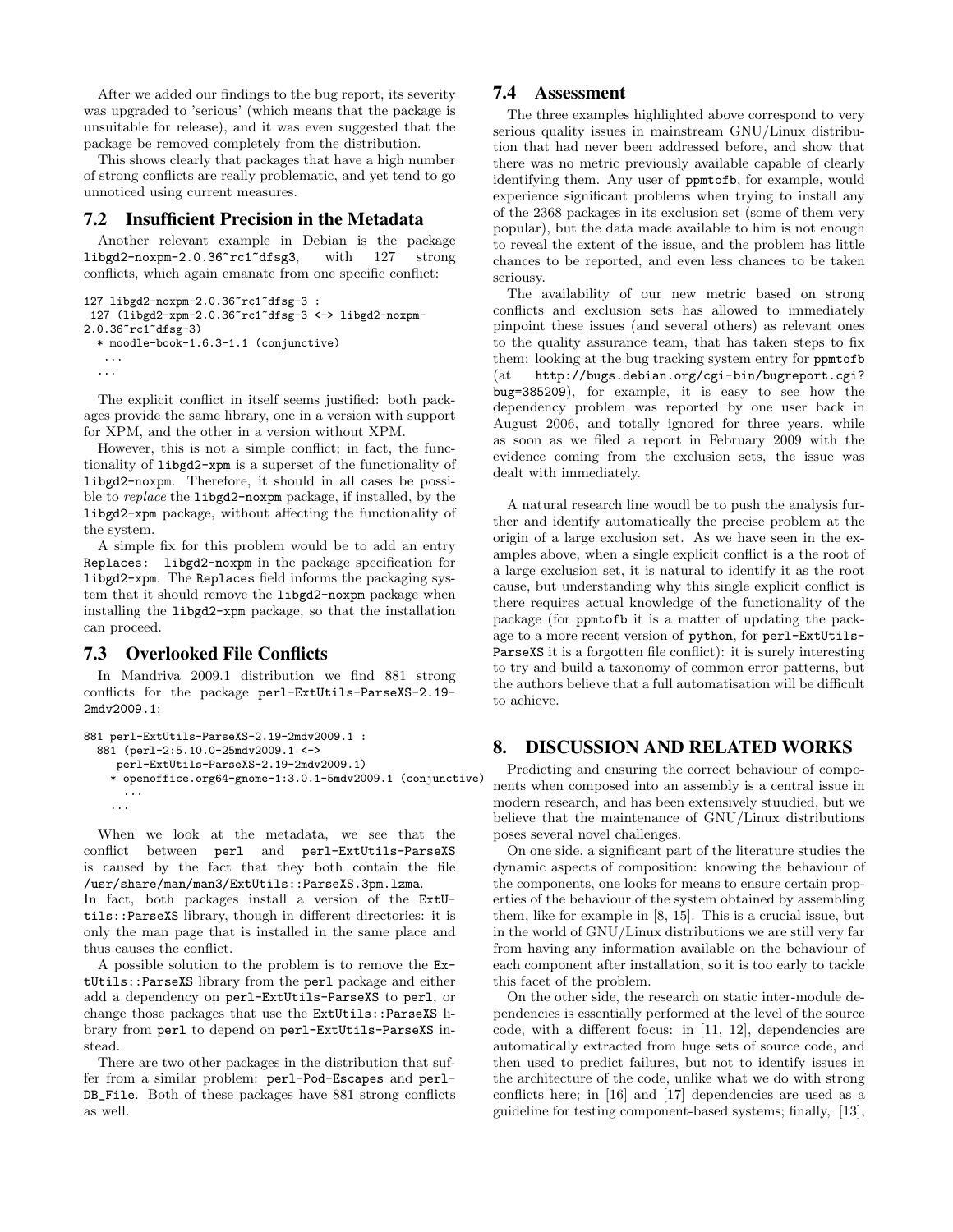which shares similar concerns with us, as the analysis of the architectural dependencies is used to improve the modularisation of the software architecture, the size of the problem is sufficiently small (some 20 components) to allow manual analysis and resolution of component relationships, which is totally unfeasible in our case. More recently, a notion of strong dependency has been introduced by the Abate, Zacchiroli and the authors in [1].

What makes strong conflicts novel and appealing is the fact that they allow us to identify architectural problems in huge collections of components that are impossible to detect in other ways, as we have clearly shown with the selected examples presented in Sec. 7.

Furthermore, using strong conflicts results in significantly higher precision than more direct (and less costly) methods such as using the conflicts or dependencies mentioned directly in the metadata; a package like ppmtofb can have only a few conflicts or dependencies, and still has an enormous exclusion set.

The number of conflicts in Debian distributions is decreasing slightly over the different releases, even though the number of packages increases steadily. Thus it seems that many declared conflicts are not caused by incompatibility between components, but by other factors, as seen in the examples presented above. With strong conflicts, distribution editors can check the explicit conflicts in their distribution systematically, and keep only the conflicts that are absolutely necessary.

We believe that all large bodies of software components, like OSGI, Eclipse plugins<sup>10</sup> or Firefox extensions, will eventually adopt a dependency model similar to the one existing in GNU/Linux distributions, and the notion of strong conflict, with the associated algorithms, will be of paramount importance in their maintenance.

# 9. CONCLUSIONS

In this paper, we have presented and motivated a fundamental property for large repositories of FOSS packages, strong conflicts.

Despite its theoretical algorithmic complexity, we have already performed large-scale tests on two major GNU/Linux distributions, Debian and Mandriva, indicating that strong conflicts can be mechanically checked in reasonable time on real-world component repositories, and we have shown how major issues in the quality of the repositories can be easily identified using strong conflicts.

These tools are currently being integrated in the quality assurance process of these distributions, and we believe that exactly the same concepts can be applied to many other coarse-grained loosely coupled component collections, like Eclipse plugins.

#### *Acknowledgements.*

The starting idea came from a discussion with Arnaud Laprevote, from the Mandriva group, during the meeting held in Lisbon in October 2008 of the Mancoosi research project<sup>11</sup>, which is dedicated to improving the maintenance of installations for users of GNU/Linux distributions.

Interesting discussions on these issues have taken place

during the Mancoosi weekly meeting at the University Paris Diderot since then: special thanks go to Pietro Abate, Yacine Boufkhad, Alfonso Pierantonio, Ralf Treinen, Jerôme Vouillon and Stefano Zacchiroli.

### Data Availability

The metadata for Debian and Mandriva used for the experimental validation, together with the full presentation of the strong conflicts found is available from http://www. dicosmo.org/Mancoosi/measures-data.tar.bz2.

### 10. REFERENCES

- [1] P. Abate, J. Boender, R. Di Cosmo, and S. Zacchiroli. Strong dependencies between software components. In Proceedings of ESEM 2009, pages 89–99. IEEE Press, 15-16 Oct. 2009.
- [2] E. C. Bailey. Maximum RPM, taking the Red Hat package manager to the limit. http://rikers.org/rpmbook/, http://www.rpm.org, 1997.
- [3] B. Boehm and C. Abts. COTS integration: Plug and pray? IEEE Computer, 32(1):135–138, Jan. 1999.
- [4] M. Broy and E. Denert. Software Pioneers: Contributions to Software Engineering. Springer-Verlag, 2002.
- [5] I. Crnkovic, H. Schmidt, J. Stafford, and K. Wallnau. Anatomy of a research project in predictable assembly. In Proceedings of CBSE5, 2002. White paper.
- [6] Debian Group. Debian policy manual. http://www.debian.org/doc/debian-policy/, 1996–1998.
- [7] R. Di Cosmo, F. Mancinelli, J. Boender, J. Vouillon, B. Durak, X. Leroy, D. Pinheiro, P. Trezentos, M. Morgado, T. Milo, T. Zur, R. Suarez, M. Lijour, and R. Treinen. Report on formal mangement of software dependencies. Technical report, EDOS, Apr. 2006. D2.2, available as http://tinyurl.com/cd9mzo.
- [8] P. Inverardi, A. L. Wolf, and D. Yankelevich. Static checking of system behaviors using derived component assumptions. ACM Trans. Softw. Eng. Methodol., 9(3):239–272, 2000.
- [9] M. Larsson, A. Wall, C. Norström, and I. Crnkovic. Using prediction-enabled technologies for embedded product line architectures. In Proceedings of CBSE5, 2002.
- [10] F. Mancinelli, J. Boender, R. di Cosmo, J. Vouillon, Berke, X. Leroy, and R. Treinen. Managing the complexity of large free and open source package-based software distributions. ASE '06, 0:199–208, 2006.
- [11] N. Nagappan and T. Ball. Using software dependencies and churn metrics to predict field failures: An empirical case study. ESEM 2007, 0:364–373, 2007.
- [12] S. Neuhaus, T. Zimmermann, C. Holler, and A. Zeller. Predicting vulnerable software components. In P. Ning, S. D. C. di Vimercati, and P. F. Syverson, editors, Proceedings of CCS 2007, pages 529–540. ACM, 2007.
- [13] H. Pei-Breivold, I. Crnkovic, R. Land, and S. Larsson. Using dependency model to support software architecture evolution. In Proceedings of Evol'08, September 2008.

 $10$ This is already happening with the Eclipse P2 provisioning platform.

 $^{11}$ See www.mancoosi.org.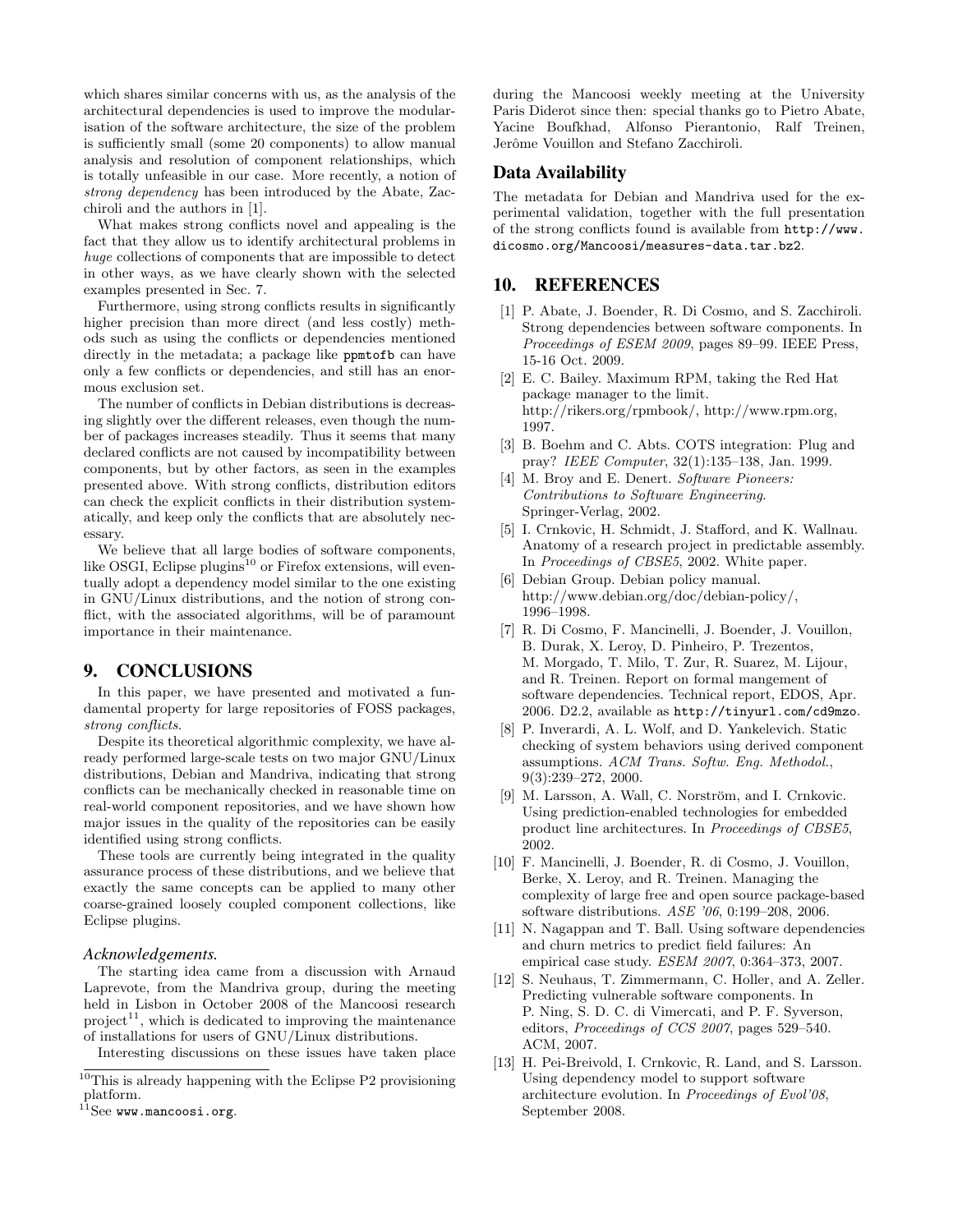- [14] C. Szyperski. Component Software: Beyond Object-Oriented Programming. Addison Wesley Professional, 1997.
- [15] M. Tivoli and P. Inverardi. Failure-free coordinators synthesis for component-based architectures. Sci. Comput. Program., 71(3):181–212, 2008.
- [16] I.-C. Yoon, A. Sussman, A. Memon, and A. Porter. Direct-dependency-based software compatibility testing. In Proceedings of ASE '07, pages 409–412, New York, NY, USA, 2007. ACM.
- [17] I.-C. Yoon, A. Sussman, A. Memon, and A. Porter. Effective and scalable software compatibility testing. In Proceedings of ISSTA '08, pages 63–74, New York, NY, USA, 2008. ACM.